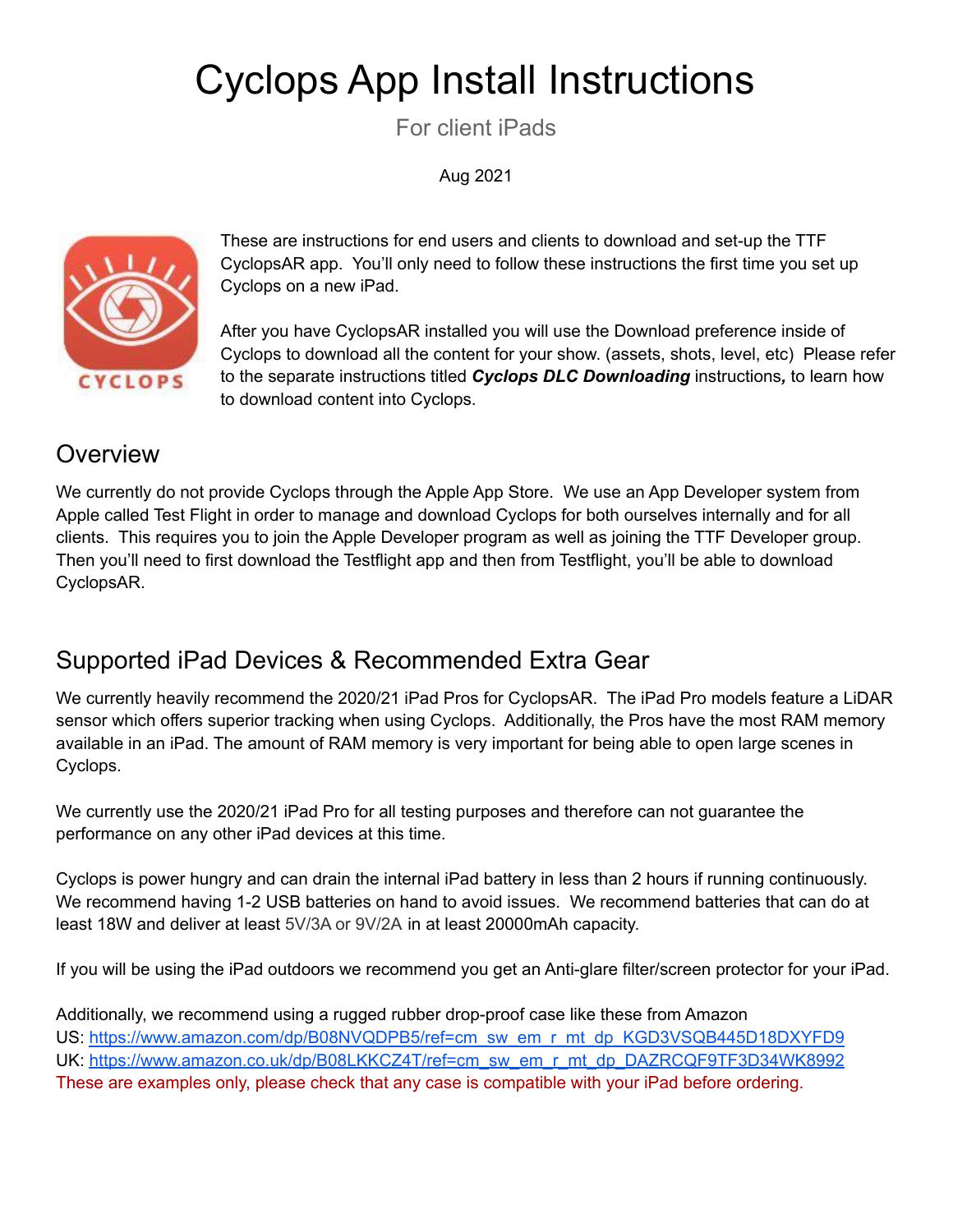#### Device Settings

Here are some required and recommended settings for your iPad to ensure the best experience with Cyclops. **Required:**

● Settings > Privacy > Location Services: On

#### **Recommended:**

- Settings > Display & Brightness > True Tone: Off
- Settings > Display & Brightness > Auto-Lock: Off or as long as you can make it.
- Settings > Accessibility > Display & Text > Auto-Brightness: Off
- Settings > Accessibility > Display & Text > Reduce White Point : Off

A note about Auto-Lock.

You really want Auto-Lock set to Off. If auto-lock is turned off the device will go to sleep on its own. When it goes to sleep Cyclops can no longer track the real world. This means that when you wake the device up you will need to realign the CG world to the real world.

#### Send us your Apple ID

First thing is that we'll need the email address that you are using for the Apple ID on the iPad. You'll need to make sure that you have access to the email for this Apple ID as there will be a few auto-generated emails that will get sent to that address that you'll need to reply to.

Please send that Apple ID email address to us to start the process.

#### Join the TTF Developer team

Once we have your email address we are going to add you to our Third Floor Apple Development team. You'll receive an email that looks like the one to the right.

You'll need to click on the Accept Invitation link and follow the instructions to join the Apple Developer program.

Once you have done all this please reply back to us so we know to move on to the next steps.

## **≸** Developer

Dear ttferic.

You're invited to join a development team. The Third Floor, II can help develop, distribute, and manage their apps on the. have access to development resources, tools, and events days.

**Accept invitation**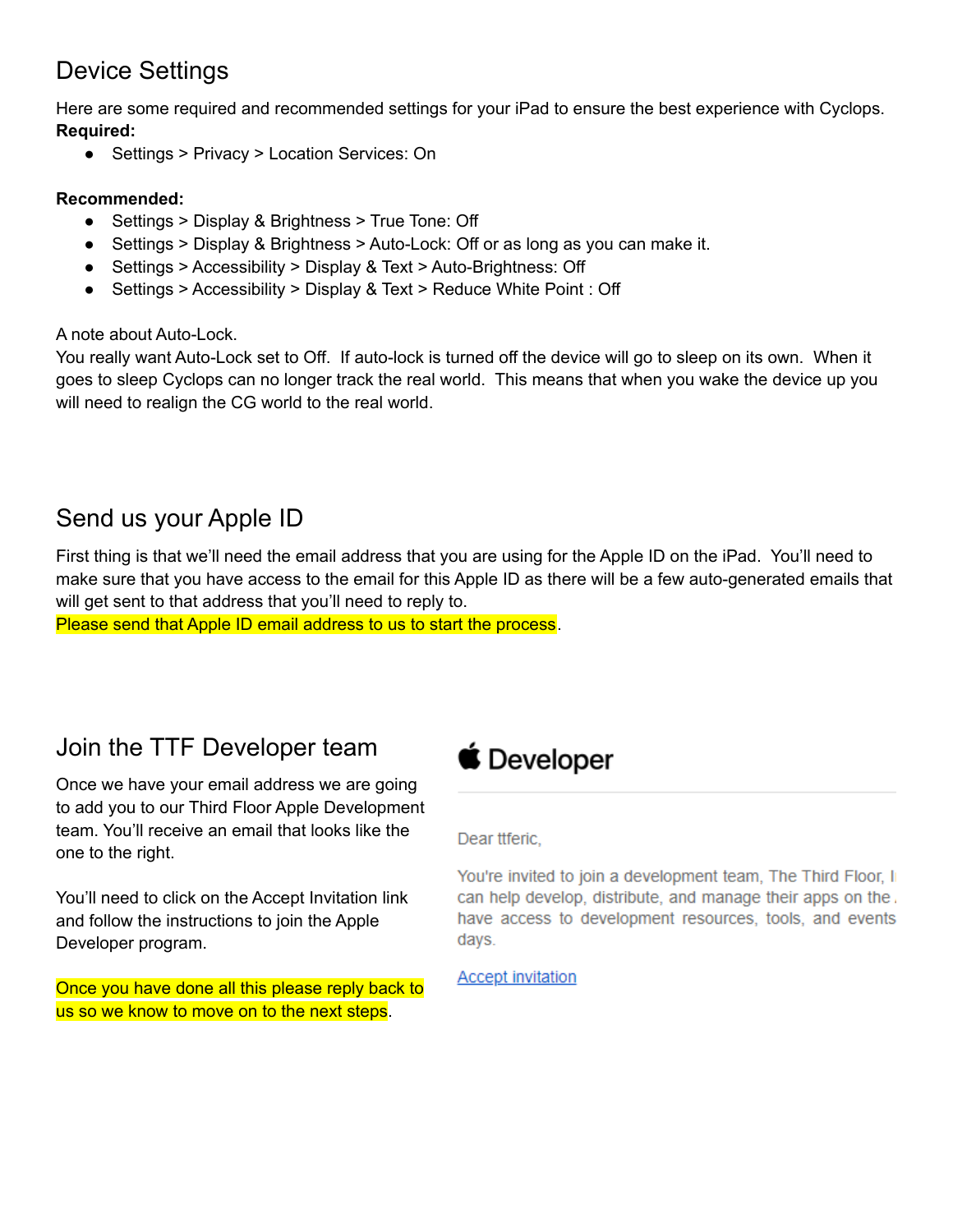#### Download Testflight App

We are using Apple's TestFight app to distribute Cyclops to everyone. You'll need to download TestFlight from the Apple App Store.



**TestFlight** Beta testing made simple

**OPEN** 

#### Download CyclopsAR

After you have joined the Apple Developer program we will "invite you to test Cyclops AR". You'll receive an email asking you to join the testing for Cyclops AR.

If you are reading the email on your iPad you should be able to click the link in the email and the Cyclops AR app will automatically get added to TestFlight.

If you are reading the emails on a different device, you'll need to first click the link in the email. You'll then get a Redeem code. You'll need to enter this code into the TestFlight app.

10:17 Mon 15 Mar



Launch the TestFlight App on the iPad. In the top left corner, click on Redeem. That will open a little dialog box for you to enter the Redeem Code from the email.

Once you enter the code you'll see CyclopsAR listed on the left of TestFlight. Clicking on that will show you info about CyclopsAR.

Redeem  $\bf \odot$ Apps CyclopsAR Version 2.26.0 (0.125) Expires in 88 days CyclopsAR **INSTALL** Ver. 2.26.0 (0.125) Expires in 88 days **RD FLOO INSTALL What to Test** CyclopsDev **OPEN** Version 2.25.7 (0.121) Expires in 84 days Added

Click on either one of the INSTALL buttons to install CyclopsAR.

CyclopsAR will download to your iPad and appear alongside all your other apps.

**Note:** We recommend turning on **Auto Update** for CyclopsAR.



CyclopsAR



Now that you have Cyclops installed on your iPad. The last thing you need to do is just tap the CyclopsAR icon to start the App.